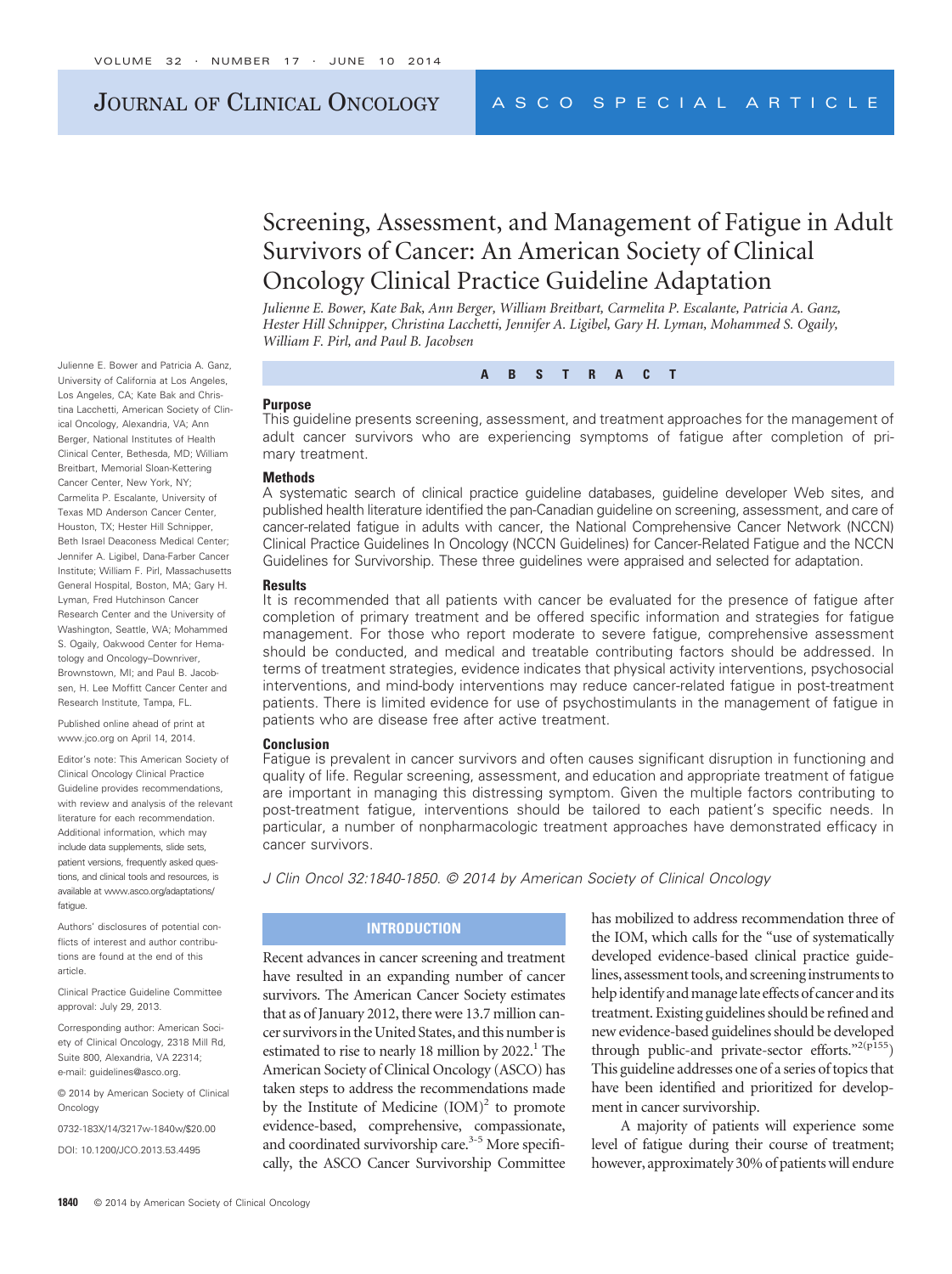# **THE BOTTOM LINE**

# **GUIDELINE QUESTION**

**What are the screening, assessment, and treatment approaches to the management of adult cancer survivors who are experiencing symptoms of fatigue after completion of primary treatment?**

# *Target Population*

● This practice guideline pertains to cancer survivors diagnosed at age ≥ 18 years who have completed primary cancer treatment with curative intent and are in clinical remission off therapy as well as patients who are disease free and have transitioned to maintenance or adjuvant therapy (eg, patients with breast cancer receiving hormonal therapy, patients with chronic myelogenous leukemia receiving tyrosine kinase inhibitors).

# *Target Audience*

● This guidance is intended to inform health care professionals (eg, medical, surgical, and radiation oncologists, psychosocial and rehabilitation professionals, primary care providers, nurses, and others involved in the delivery of care for survivors) as well as patients, family members, and caregivers of patients who have survived cancer.

# *Recommendations*

# *Screening*

- All health care providers should routinely screen for the presence of fatigue from the point of diagnosis onward, including after completion of primary treatment.
- All patients should be screened for fatigue as clinically indicated and at least annually.
- Screening should be performed and documented using a quantitative or semiquantitative assessment.

# *Comprehensive and Focused Assessment*

## *History and Physical*

- Perform a focused fatigue history
- Evaluate disease status
- Assess treatable contributing factors.
- As a shared responsibility, the clinical team must decide when referral to an appropriately trained professional (eg, cardiologist, endocrinologist, mental health professional, internist, and so on) is needed.

# *Laboratory Evaluation*

● Consider performing laboratory evaluation based on presence of other symptoms and onset and severity of fatigue.

# *Treatment and Care Options*

## *Education and Counseling*

- All patients should be offered specific education about fatigue after treatment (eg, information about the difference between normal and cancer-related fatigue, persistence of fatigue after treatment, and causes and contributing factors).
- Patients should be offered advice on general strategies that help manage fatigue.
- If treated for fatigue, patients should be observed and re-evaluated on a regular basis to determine whether treatment is effective or needs to be reassessed.

# *Contributing Factors*

● Address all medical and treatable contributing factors first (eg, pain, depression, anxiety, emotional distress, sleep disturbance, nutritional deficit, activity level, anemia, medication adverse effects, and comorbidities).

# *Physical Activity*

● Initiating/maintaining adequate levels of physical activity can reduce cancer-related fatigue in post-treatment survivors.

(continued on following page)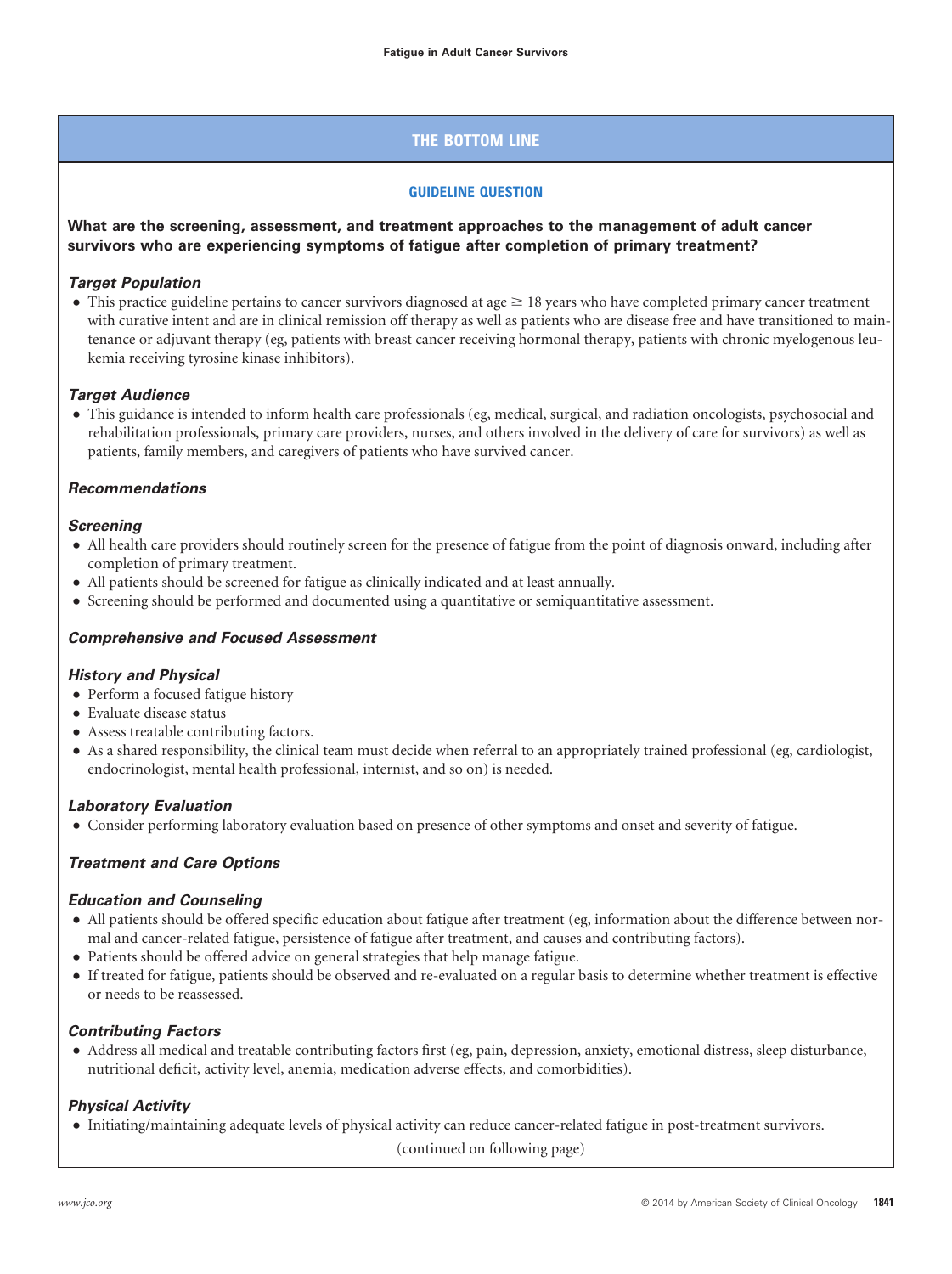# **THE BOTTOM LINE (CONTINUED)**

- Actively encourage all patients to engage in a moderate level of physical activity after cancer treatment (eg, 150 minutes of moderate aerobic exercise [such as fast walking, cycling, or swimming] per week with an additional two to three strength training [such as weight lifting] sessions per week, unless contraindicated).
- Walking programs are generally safe for most cancer survivors; the American College of Sports Medicine recommends that cancer survivors can begin this type of program after consulting with their physicians but without any formal exercise testing (such as a stress test).
- Survivors at higher risk of injury (eg, those living with neuropathy, cardiomyopathy, or other long-term effects of therapy) and patients with severe fatigue interfering with function should be referred to a physical therapist or exercise specialist. Breast cancer survivors with lymphedema should also consider meeting with an exercise specialist before initiating upperbody strength training.

# *Psychosocial Interventions*

- Cognitive behavioral therapy/behavioral therapy can reduce cancer-related fatigue in post-treatment survivors.
- Psychoeducational therapies/educational therapies can reduce cancer-related fatigue in post-treatment survivors.
- Survivors should be referred to psychosocial service providers who specialize in cancer and are trained to deliver empirically based interventions. Psychosocial resources that address fatigue may also be available through the National Cancer Institute and other organizations.

### *Mind-Body Interventions*

- There is some evidence that mindfulness-based approaches, yoga, and acupuncture can reduce fatigue in cancer survivors.
- Additional research, particularly in the post-treatment population, is needed for biofield therapies (touch therapy), massage, music therapy, relaxation, reiki, and qigong.
- Survivors should be referred to practitioners who specialize in cancer and who use protocols that have been empirically validated in cancer survivors.

### *Pharmacologic Interventions*

- Evidence suggests that psychostimulants (eg, methylphenidate) and other wakefulness agents (eg, modafinil) can be effectively used to manage fatigue in patients with advanced disease or those receiving active treatment. However, there is limited evidence of their effectiveness in reducing fatigue in patients after active treatment who are currently disease free.
- Small pilot studies have evaluated the impact of supplements, such as ginseng, vitamin D, and others, on cancer-related fatigue. However, there is no consistent evidence of their effectiveness.

persistent fatigue for a number of years after treatment.<sup>6,7</sup> Fatigue is one the most prevalent and distressing long-term effects of cancer treatment, significantly affecting patients' quality of life.<sup>6</sup> The objective of this guideline is to identify evidence-based clinical practice guidelines, assessment tools, and screening instruments to help health care professionals care for survivors of adult-onset cancers who are experiencing symptoms of fatigue after completion of primary treatment.

ASCO has established a process for adapting other organizations' clinical practice guidelines. This article summarizes the results of that process and presents the adapted practice recommendations.

The clinical question of focus is: What are the optimal screening, assessment, and treatment approaches in the management of adult cancer survivors who are experiencing symptoms of fatigue after completion of primary treatment? This practice guideline pertains to cancer survivors diagnosed at age  $\geq$  18 years who have completed primary cancer treatment with curative intent and are in clinical remission off therapy as well as patients who are disease free and have transitioned to maintenance or prophylactic therapy (eg, patients with breast cancer receiving hormonal therapy, patients with chronic myelogenous leukemia receiving tyrosine kinase inhibitors). This guidance is intended to inform professional health care providers (eg, medical, surgical, and radiation oncologists, psychosocial and rehabilitation professionals, primary care providers, nurses, and others involved in the delivery of care for survivors) as well as patients, family members, and caregivers of patients who have survived cancer.

# **METHODS**

This guideline adaptation was informed by the ADAPTE methodology,<sup>8</sup> which was used as an alternative to de novo guideline development for this guideline. Adaptation of guidelines is considered by ASCO in selected circumstances, when one or more quality guidelines from other organizations already exist on the same topic. The objective of the ADAPTE process [\(http://www.adapte.org/\)](http://www.adapte.org/) is to take advantage of existing guidelines to enhance efficient production, reduce duplication, and promote the local uptake of quality guideline recommendations.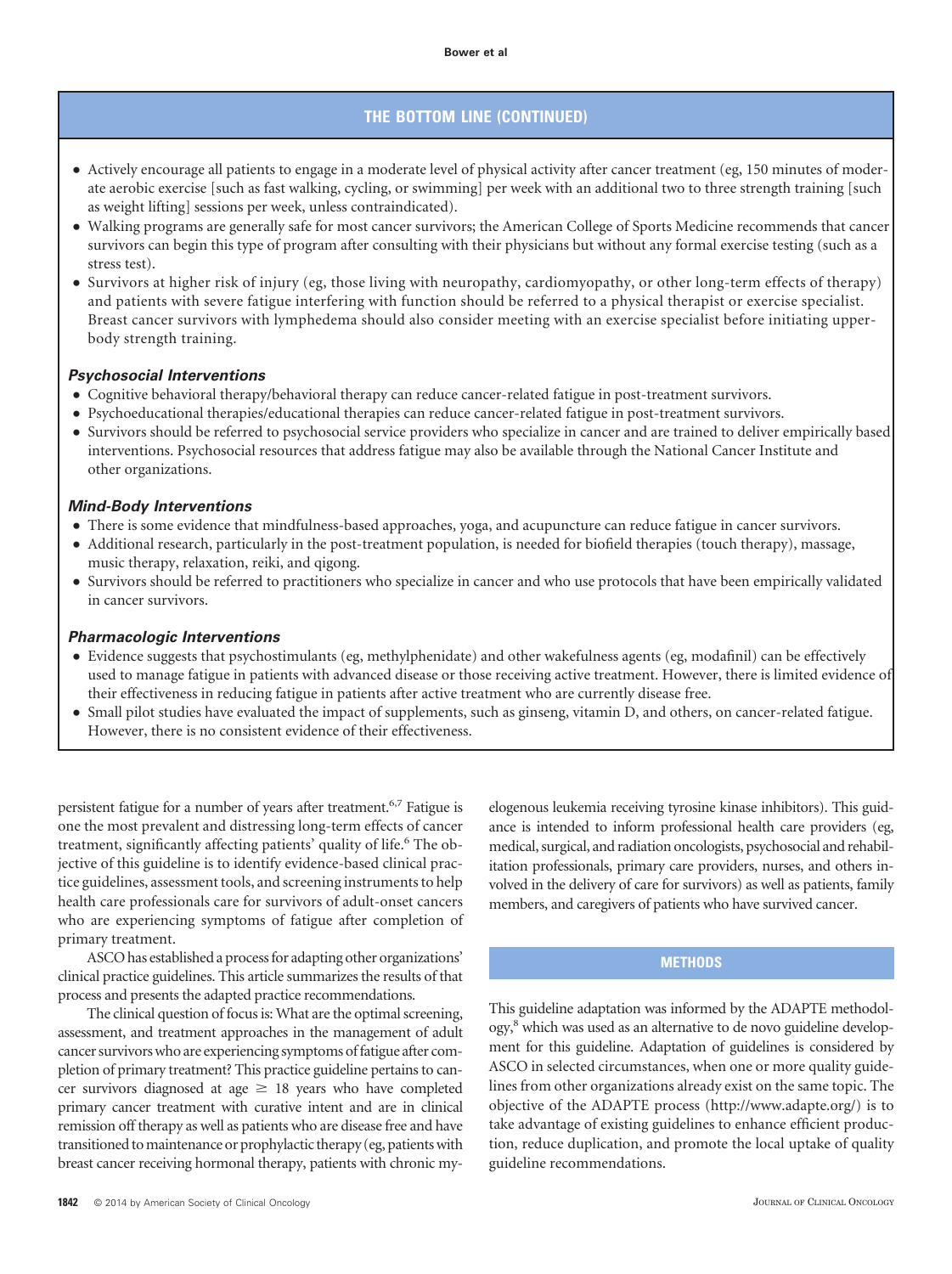The ASCO adaptation process begins with a literature search to identify candidate guidelines for adaptation. Adapted guideline manuscripts are reviewed and approved by the ASCO Clinical Practice Guidelines Committee (CPGC). The review includes two parts: methodologic review and content review. The methodologic review is completed by a member of the CPGCMethodology Subcommittee and/or by ASCO senior guideline staff. The content review is completed by an ad hoc panel (Appendix Table A1, online only), with guidance from an advisory group (Appendix Table A2, online only), convened by ASCO that includes multidisciplinary representation. Additional details on the methods used for the development of this guideline are reported in a Data Supplement.

### *Disclaimer*

The information contained in this article, including but not limited to clinical practice guidelines and other guidance, is based on the best available evidence at the time of creation andis provided byASCO to assist providers in clinical decision making. The information should not be relied on as being complete or accurate, nor should it be considered as inclusive of all proper treatments or methods of care or as a statement of the standard of care. With the rapid development of scientific knowledge, new evidence may emerge between the time information is developed and when it is published or read. The information is not continually updated and may not reflect the most recent evidence. The information addresses only the topics specifically identified herein and is not applicable to other interventions, diseases, or stages of diseases. This information does not mandate any particular product or course of medical treatment. Furthermore, the information is not intended to substitute for the independent professional judgment of the treating provider, because the information does not account for individual variation among patients. Recommendations reflect high, moderate, or low confidence that the recommendation reflects the net effect of a given course of action. The use of words like must, must not, should, and should not indicate that a course of action is recommended or not recommended for either most or many patients, but there is latitude for the treating physician to select other courses of action in certain cases. In all cases, the selected course of action should be considered by the treating provider in the context of treating the individual patient. Use of the information is voluntary. ASCO provides this information on an as is basis and makes no warranty, express or implied, regarding the information. ASCO specifically disclaims any warranties of merchantability or fitness for a particular use or purpose. ASCO assumes no responsibility for any injury or damage to persons or property arising out of or related to any use of this information or for any errors or omissions.

# *Guideline and Conflicts of Interest*

The expert panel was assembled in accordance with the ASCO Conflicts of Interest Management Procedures for Clinical Practice Guidelines (summarized at [http://www.asco.org/guidelinescoi\)](http://www.asco.org/guidelinescoi). Members of the panel completed the ASCO disclosure form, which requires disclosure of financial and other interests that are relevant to the subject matter of the guideline, including relationships with commercial entities that are reasonably likely to experience direct regulatory or commercial impact as the result of promulgation of the guideline. Categories for disclosure include employment relationships, consulting arrangements, stock ownership, honoraria, research funding, and expert testimony. In accordance with these procedures, the majority of the members of the panel did not disclose any such relationships.

# **RESULTS**

# **GUIDELINE SEARCH AND ASCO PANEL CONTENT REVIEW**

As mentioned, the adaptation process starts with a literature search to identify candidate guidelines for adaptation on a given topic. The systematic search of clinical practice guideline databases, guideline developer Web sites, and published health literature was conducted to identify clinical practice guidelines, systematic reviews, meta-analyses, and other guidance documents addressing the screening, assessment, and care of cancer-related fatigue (see the Data Supplement on [www.asco.org/guidelines](http://www.asco.org/guidelines) for details of the search). On the basis of content review of the search yield, the ad hoc panel selected the pan-Canadian guideline on fatigue published in  $2011$ , which is informed by recommendations from the Oncology Nursing Society<sup>10</sup> and National Comprehensive Cancer Network (NCCN).<sup>11</sup> The panel also considered two NCCN Guidelines<sup>12,13</sup> that had been created or updated since 2009. These guidelines were selected because they were comprehensive and recently developed by multidisciplinary panels of experts.

## *Overview of Pan-Canadian and NCCN Guidelines*

*Clinical questions and target populations.* The pan-Canadian guideline<sup>9</sup> describes assessment after screening and effective interventions for management of fatigue in adults with cancer who are identified as experiencing symptoms of fatigue or tiredness using the Edmonton Symptom Assessment System (ESAS; further information on ESAS can be found in pan-Canadian guideline<sup>9</sup>). This practice guideline pertains to adults with cancer at any phase of the cancer continuum, regardless of cancer type, disease stage, or treatment modality. This practice guideline is intended to inform Canadian health authorities, program leaders, and administrators as well as health care professionals who provide care to adults with cancer. The guideline is interprofessional infocus, and the recommendations are applicable to direct-care providers (eg, nurses, social workers, family practitioners) in diverse care settings.

The NCCN Guideline for Cancer-Related Fatigue<sup>12</sup> describes procedures for the assessment and management of fatigue in patients with cancer. The target population includes children, adolescents, and adults, and the guideline is intended to provide guidance for health care professionals as they implement it in their respective institutions and clinical practice. The NCCN Guideline for Survivorship<sup>13</sup> consists of screening, evaluation, and treatment recommendations for common consequences of cancer and cancer treatment. The target population for this guideline is survivors who have completed treatment and are in clinical remission. It is intended for health care professionals who work with survivors of adult-onset cancer in the post-treatment period.

*Summary of development methodology and key evidence of pan-Canadian and NCCN guidelines.* The pan-Canadian guideline<sup>9</sup> used systematic methods to search for evidence and clearly describes the strengths and limitations of the body of evidence and the methods used for formulating recommendations. The NCCN guidelines<sup>12,13</sup>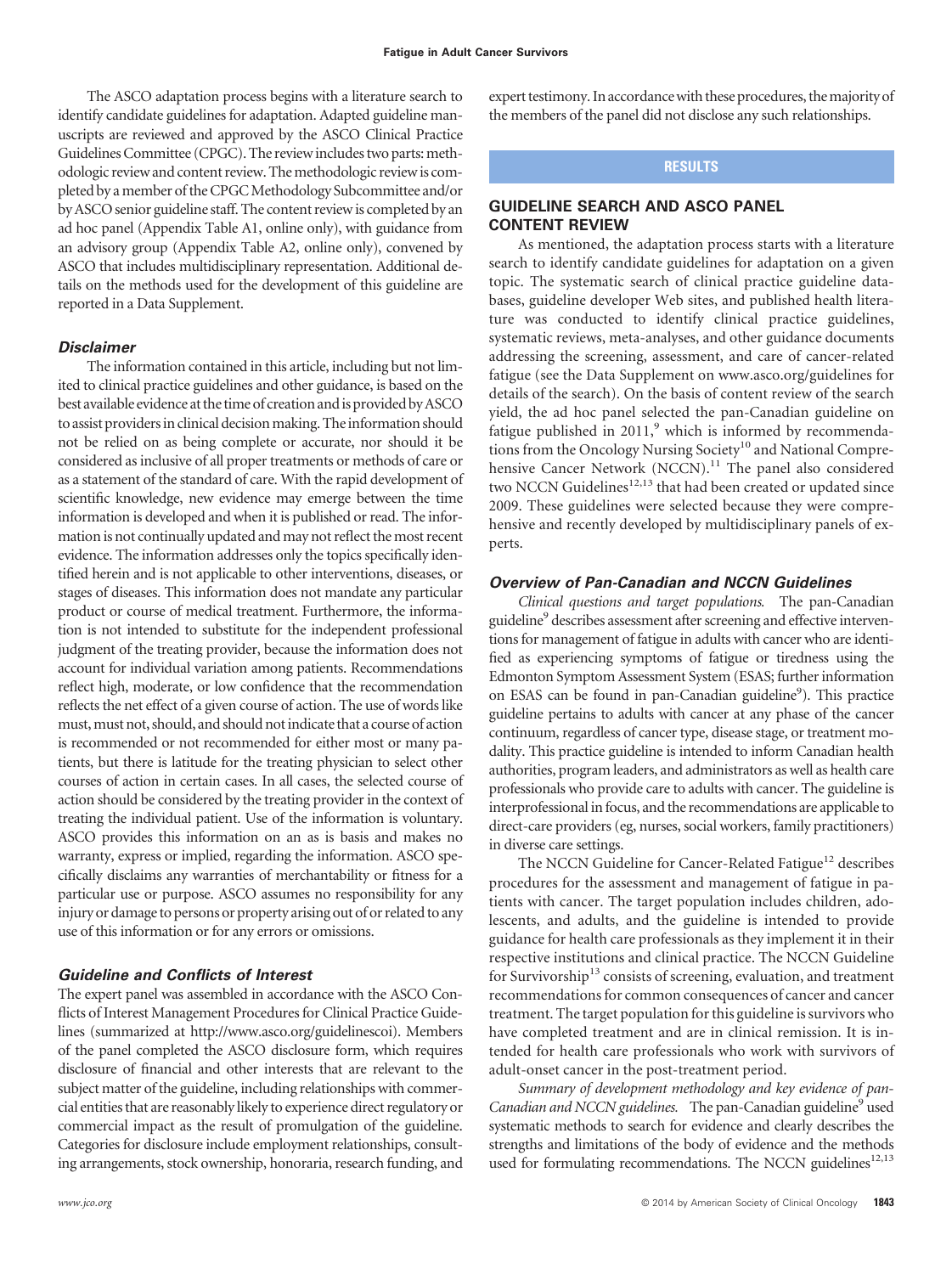#### **Bower et al**

represent a consensus of experts; they are based on evidence, well respected, and widely used, and as such, they were included as supplementary evidence. All three guidelines offer comprehensive and userfriendly algorithms helpful in informing screening, assessment, and treatment options.

# **ASCO METHODOLOGIC REVIEW**

From the identified guidelines and reviews, the pan-Canadian guideline on screening, assessment, and care of cancer-related fatigue in adults with cancer<sup>9</sup> was singled out and underwent an expedited review by two content experts, who suggested that the guideline be accepted with modifications. After a second review, the ASCO panel suggested that the more recent NCCN Guideline for Cancer-Related Fatigue<sup>12</sup> and NCCN Guideline for Survivorship<sup>13</sup> also be included in the adaptation. A methodologic review of the three guidelines was completed by two ASCO staff members using the Rigour of Development subscale of the AGREE II (Appraisal of Guidelines for Research and Evaluation II) instrument<sup>14</sup> [\(www.agreecollaboration.org\)](http://www.agreecollaboration.org). The Rigour of Development subscale consists of seven items that assess the quality of processes used to gather and synthesize relevant data and methods used to formulate guideline recommendations (Data Supplement; detailed results of scoring for this guideline are available on request to guidelines@asco.org). Briefly, the pan-Canadian guideline<sup>9</sup> received a score of 86.5%, the NCCN Guideline for Cancer-Related Fatigue<sup>12</sup> received a score of 47%, and the NCCN Guideline for Survivorship<sup>13</sup> received a score of 44%.

# **ASCO UPDATED LITERATURE SEARCH**

Because the literature search included in the pan-Canadian guideline was only current to 2009, an additional search was undertaken. The MEDLINE and EMBASE databases were systematically searched by one reviewer from January 2009 to March 2013 using a combination of the following search terms: fatigue, cancer, survivor, post-treatment, late effects, and long-term effects. Reference lists of reviews were also extensively searched for studies on fatigue in the cancer survivor population. The located meta-analyses, systematic reviews, and randomized controlled trials were used as a supplementary evidence base for the recommendations and are cited where appropriate in the text.

# **FINAL RECOMMENDATIONS**

The recommendations were adapted from the three guidelines (original recommendation matrix provided in Data Supplement) by a multidisciplinary group of experts using evidence from the supplementary literature search and clinical experience as a guide. The majority of the recommendation text is listed verbatim from the three guidelines; however, there are some instances where the ASCO expert panel made modifications or additions to the recommendations to reflect local context, practice beliefs, and updated empiric evidence. These changes are identified with the words "modified from" preceding the guideline title after each subsection heading. Figure 1 presents a two-page screening, assessment, treatment, and care map algorithm for fatigue adapted from the pan-Canadian guideline. Copyright permission for the adaption was obtained from the authors of the pan-Canadian and NCCN guidelines.

#### **DEFINITION**

*Modified from NCCN Guideline for Cancer-Related Fatigue and NCCN Guideline for Survivorship.* Cancer-related fatigue is a distressing, persistent, subjective sense of physical, emotional, and/or cognitive tiredness or exhaustion related to cancer and/or cancer treatment that is not proportional to recent activity and interferes with usual functioning. These guidelines are focused on fatigue in patients who have completed primary cancer treatment and/or are in clinical remission.

### **RECOMMENDATIONS**

# *Screening*

*Modified from pan-Canadian guideline and NCCN Guideline for Cancer-Related Fatigue.*

- All health care providers should routinely screen for the presence of fatigue from the point of diagnosis onward, including after completion of primary treatment.
- All patients should be screened for fatigue as clinically indicated and at least annually.
- Screening should be performed and documented using a quantitative or semiquantitative assessment. For example, on a 0 to 10 numeric rating scale (0, no fatigue; 10, worst fatigue imaginable), mild fatigue is indicated as a score of 1 to 3, moderate fatigue as 4 to 6, and severe fatigue as 7 to  $10^{15,16}$ Because fatigue is rarely an isolated symptom, a multisymptom screening tool may have greater clinical utility. Patients who report moderate to severe fatigue should undergo a comprehensive and focused assessment.

Table 1 lists selected instruments for the measurement of fatigue, which could be used to supplement initial screening with the 0 to 10 numeric scale.

### *Comprehensive and Focused Assessment*

*Modified from NCCN Guideline for Survivorship.* Regarding history and physical, first, perform a focused fatigue history, including:

- Onset, pattern, and duration.
- Change over time.
- Associated or alleviating factors.

Second, evaluate disease status by:

- Evaluating risk of recurrence based on stage, pathologic factors, and treatment history.
- Performing a review of systems to determine if other symptoms substantiate suspicion for recurrence.

Third, assess treatable contributing factors, including:

- Comorbidities (Table 2).
- Medications (consider persistent use of sleep aids, pain medications, or antiemetics).
- Alcohol/substance abuse.
- Nutritional issues (including weight/caloric intake changes).
- Decreased functional status.
- Deconditioning/decreased activity level.

As a shared responsibility, the clinical team must decide when referral to an appropriately trained professional (eg, cardiologist, endocrinologist, mental health professional, internist, and so on) is needed.

### *Laboratory Evaluation*

*NCCN Guideline for Survivorship verbatim.*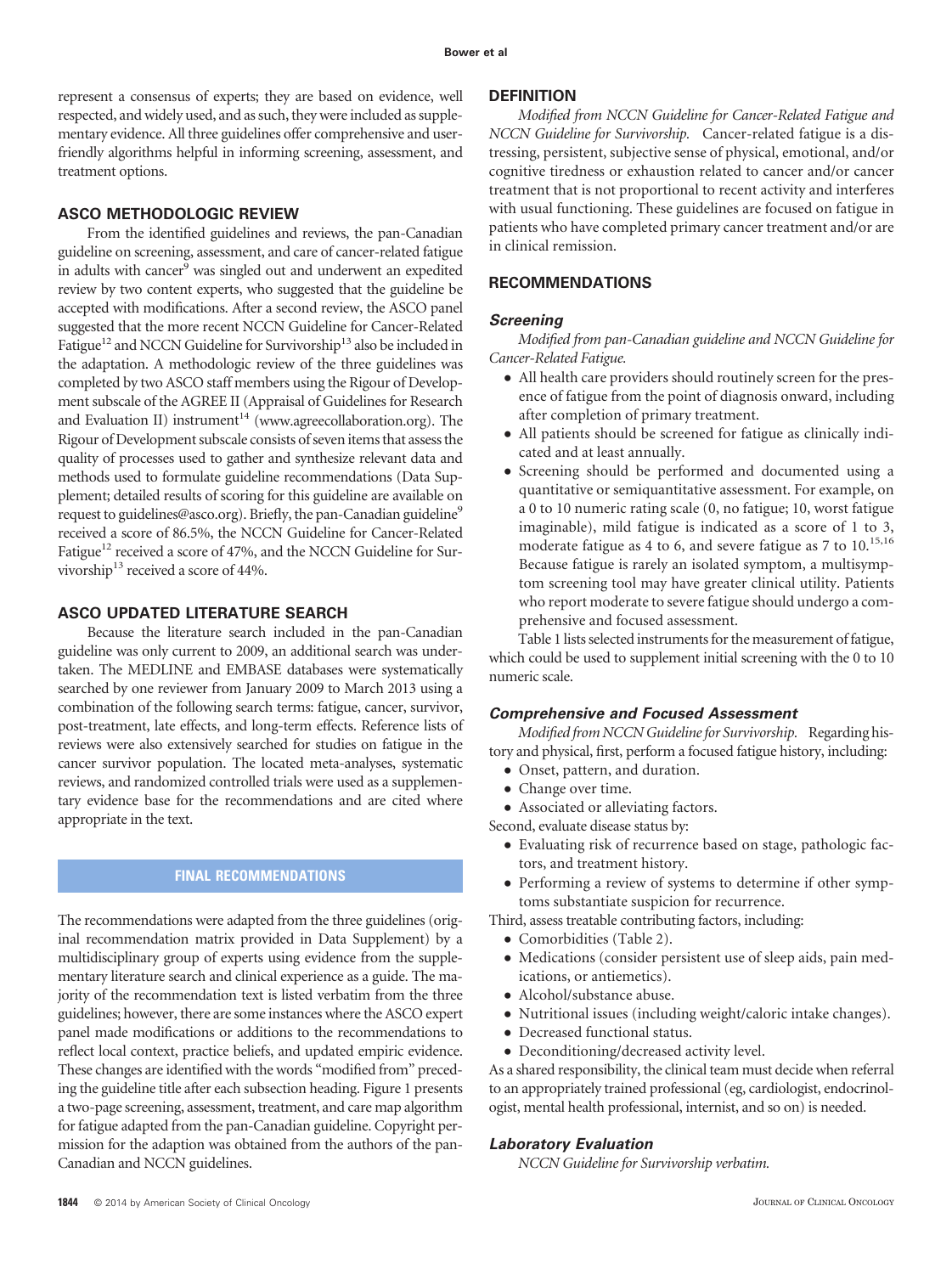- Consider performing laboratory evaluation based on presence of other symptoms, onset, and severity of fatigue.
- Complete blood cell count with differential: compare end-oftreatment hemoglobin/hematocrit with current values; assess other cell lines (WBC and platelets).
- Comprehensive metabolic panel: assess electrolytes; assess hepatic and renal function.
- Endocrinologic evaluation: TSH [thyroid-stimulating hormone]; consider more comprehensive evaluation or referral to specialist if other symptoms present.

### *Treatment and Care Options*

*Modified from pan-Canadian guideline and NCCN Guideline for Cancer-Related Fatigue.* Regarding education and counseling:

- All patients should be offered specific education about fatigue after treatment (eg, information about the difference between normal and cancer-related fatigue, persistence of fatigue after treatment, and causes and contributing factors).
- Patients should be offered advice on general strategies that help manage fatigue (eg, physical activity, guidance on selfmonitoring of fatigue levels).



**Fig 1.** Screening and assessment of fatigue in cancer survivors. CBC, complete blood cell count; TSH, thyroid-stimulating hormone. Data adapted with permission.<sup>9</sup>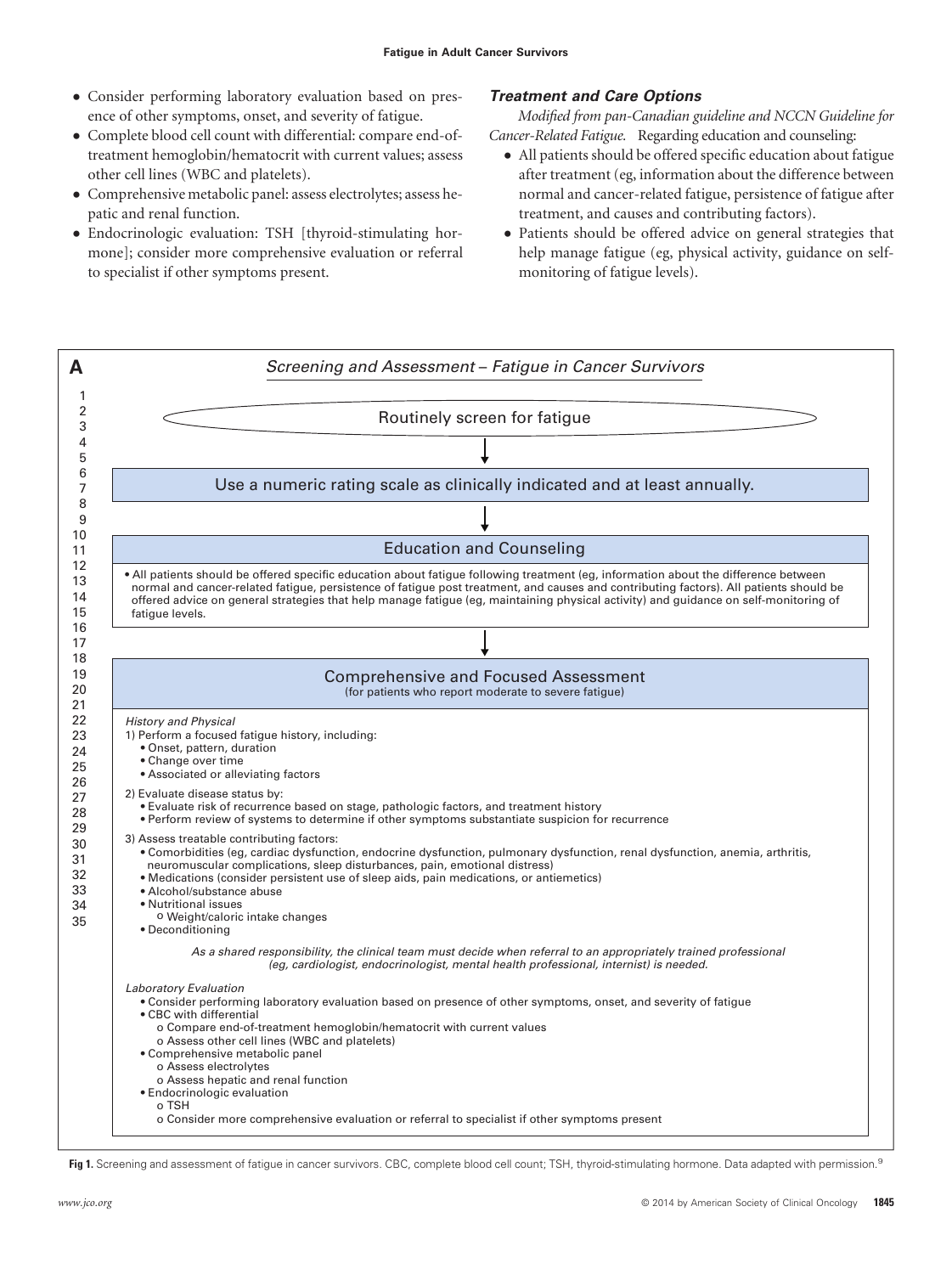

**Fig 1.** Treatment and care map for fatigue in cancer survivors. Data adapted with permission.<sup>9</sup>

• If treated for fatigue, patients should be observed and reevaluated on a regular basis to determine whether treatment is effective or needs to be reassessed.

## *Treatment of Contributing Factors*

*Modified from pan-Canadian guideline and NCCN Guideline for Survivorship.* Address all medical and substance-induced treatable contributing factors first (eg, comorbidities, medications, nutritional issues, activity level). Table 2 provides more details. Some

# to treat fatigue. Currently, there are no clear standards for selecting among these to treat an individual patient. Further research is needed to establish a strategy for prioritizing, sequencing, and linking the available options.

patients can also benefit from interventions described in this article

## *Physical Activity*

*Modifiedfrompan-CanadianguidelineandNCCNGuidelineforSurvivorship.* Several meta-analyses, systematic reviews, and randomized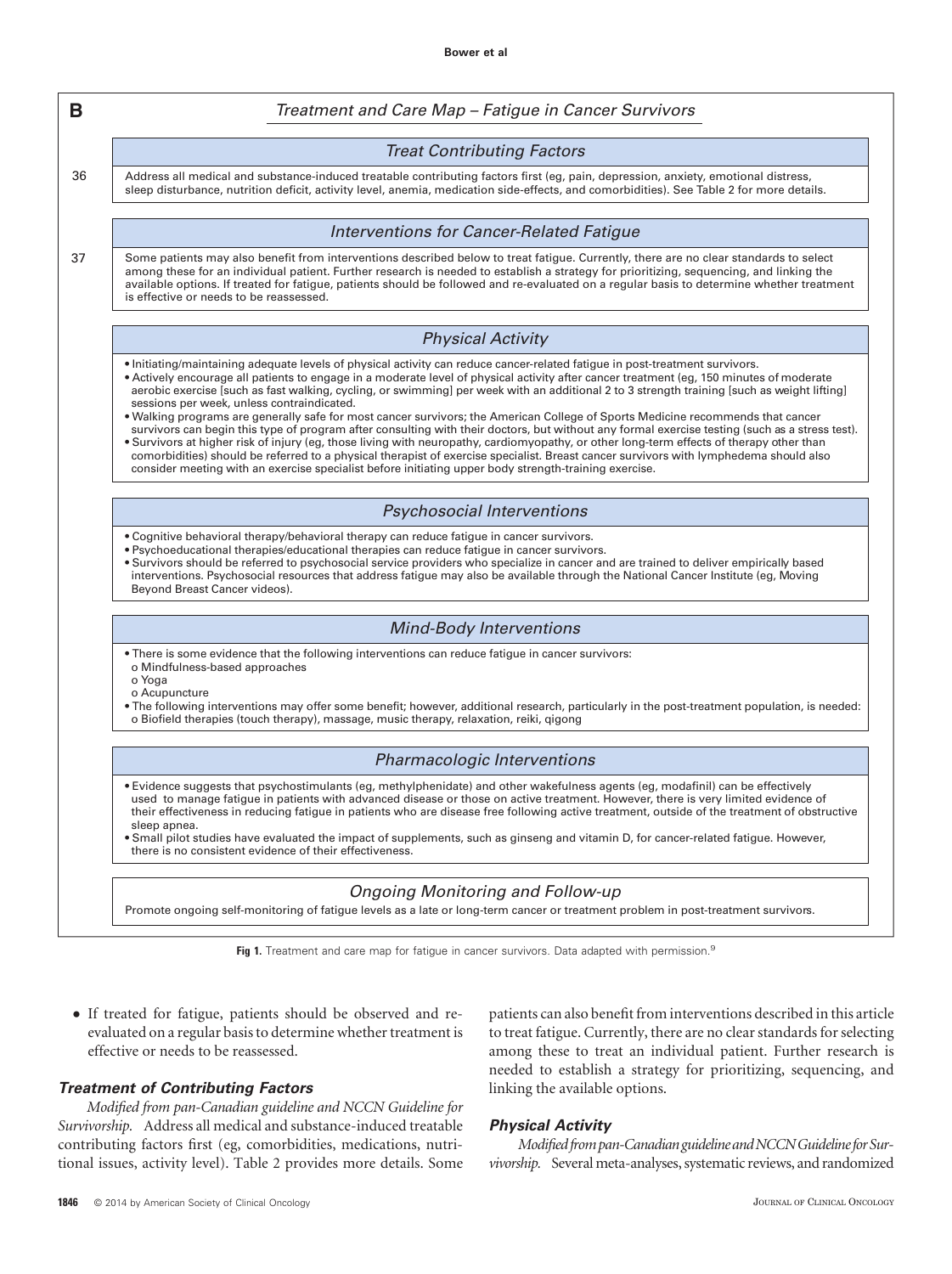| Scale                                            | Description                                                                                                                                                                                                                                                                                                                                    |
|--------------------------------------------------|------------------------------------------------------------------------------------------------------------------------------------------------------------------------------------------------------------------------------------------------------------------------------------------------------------------------------------------------|
| Unidimensional*                                  |                                                                                                                                                                                                                                                                                                                                                |
| $FACT-F18$                                       | 13-item standalone questionnaire that is part of larger FACIT series of quality-of-life and tumor-specific symptom questionnaires<br>Studied in mixed cancer population<br>Dimension: severity                                                                                                                                                 |
| EORTC QLQ C30 <sup>19</sup>                      | 30-item quality-of-life questionnaire with three-item fatigue subscale (independently validated as separate fatigue measure)<br>Psychometric properties weaker than more extensive scales, but it is brief and easy to use<br>Independently assessed in lung cancer, bone marrow transplantation, and metastatic cancer<br>Dimension: severity |
| POMS-F <sup>20</sup>                             | 65-item questionnaire with seven-item fatigue subscale<br>Assessed in both noncancer and cancer populations<br>Has defined minimum clinically significant difference<br>Dimension: severity                                                                                                                                                    |
| Multidimensional <sup>+</sup>                    |                                                                                                                                                                                                                                                                                                                                                |
| BF <sup>15</sup>                                 | Nine-item numeric scale<br>Validated for use in mixed cancer population<br>Reasonable psychometric properties but limited ongoing use                                                                                                                                                                                                          |
|                                                  | Cutoff scores to differentiate between mild, medium, and severe fatigue, but it has not been validated and is likely to be of<br>use for screening purposes only<br>Dimensions: severity and interference                                                                                                                                      |
| Chalder Fatigue Scale<br>(also called $FO)^{21}$ | 11-item scale<br>Validated in general practice setting but widely used for chronic fatigue syndrome<br>Brief and easy to administer<br>Dimensions: physical and mental                                                                                                                                                                         |
| FSI <sup>22</sup>                                | 13-item scale<br>Validated in breast cancer population and mixed cancers<br>Reasonable psychometric properties, but there is some concern regarding its test/retest reliability<br>Dimensions: severity, duration, and interference                                                                                                            |
| $MFI-20^{23}$                                    | 20-item scale<br>Designed for use in patients with cancer<br>Validated in Army trainees and physicians undertaking shift work as well as in patients with cancer<br>Dimensions: general fatigue, physical fatigue, mental fatigue, reduced motivation, and reduced activity                                                                    |
| $MFSI-3024$                                      | 30-item scale<br>Investigated in patients with breast cancer undergoing treatment and in mixed cancer population<br>Favorable psychometric properties<br>Dimensions: general fatigue, physical fatigue, emotional fatigue, mental fatigue, and vigor                                                                                           |
| Revised Piper Fatigue<br>Scale <sup>25</sup>     | 22-item revised version of original scale<br>Validated in breast cancer survivors<br>Dimensions: behavioral, severity, affective meaning, sensory, cognitive/mood                                                                                                                                                                              |
| Schwartz Cancer<br>Fatigue Scale <sup>26</sup>   | 28-item scale<br>Validated in mixed cancer population undergoing treatment<br>Psychometric properties examined in mixed cancer population<br>Limited use; hence, its usefulness despite extensive psychometric data must therefore be questioned<br>Dimensions: total score and physical and perceptual subscores                              |

Abbreviations: BFI, Brief Fatigue Inventory; EORTC QLQ C30, European Organisation for Research and Treatment of Cancer Quality-of-Life Questionnaire Core 30; FACIT, Functional Assessment of Chronic Illness Therapy; FACT-F, Functional Assessment of Cancer Therapy–Fatigue; FQ, Fatigue Questionnaire; FSI, Fatigue Symptom Inventory; MFI-20, 20-item Multidimensional Fatigue Inventory; MFSI-30, Multidimensional Fatigue Symptom Inventory 30-item short form; POMS-F, Profile of Mood States–Fatigue.

- Tend to measure physical impact of fatigue.

†Tend to measure cognitive or affective symptoms.

trials $27-36$  have demonstrated that initiating or maintaining adequate levels of physical activity can reduce cancer-related fatigue in posttreatment patients. For example, a recent meta-analysis of 27 exercise intervention trials conducted with patients after treatment completion found that exercise training significantly reduced fatigue, with a mean effect size of 0.38 (95% CI, 0.21 to 0.43).<sup>27</sup>

Actively encourage all patients to engage in a moderate level of physical activity after cancer treatment (eg, 150 minutes of moderate aerobic exercise, such as fast walking, cycling, or swimming, per week

with an additional two to three sessions per week of strength training, such as weight lifting, unless contraindicated).<sup>27-31</sup>

Walking programs are generally safe for most cancer survivors; the American College of Sports Medicine recommends that cancer survivors begin this type of program after consulting with their physician but without any formal exercise testing (such as a stress test).<sup>30</sup>

Survivors at higher risk of injury (eg, those living with neuropathy, cardiomyopathy, or other long-term effects of therapy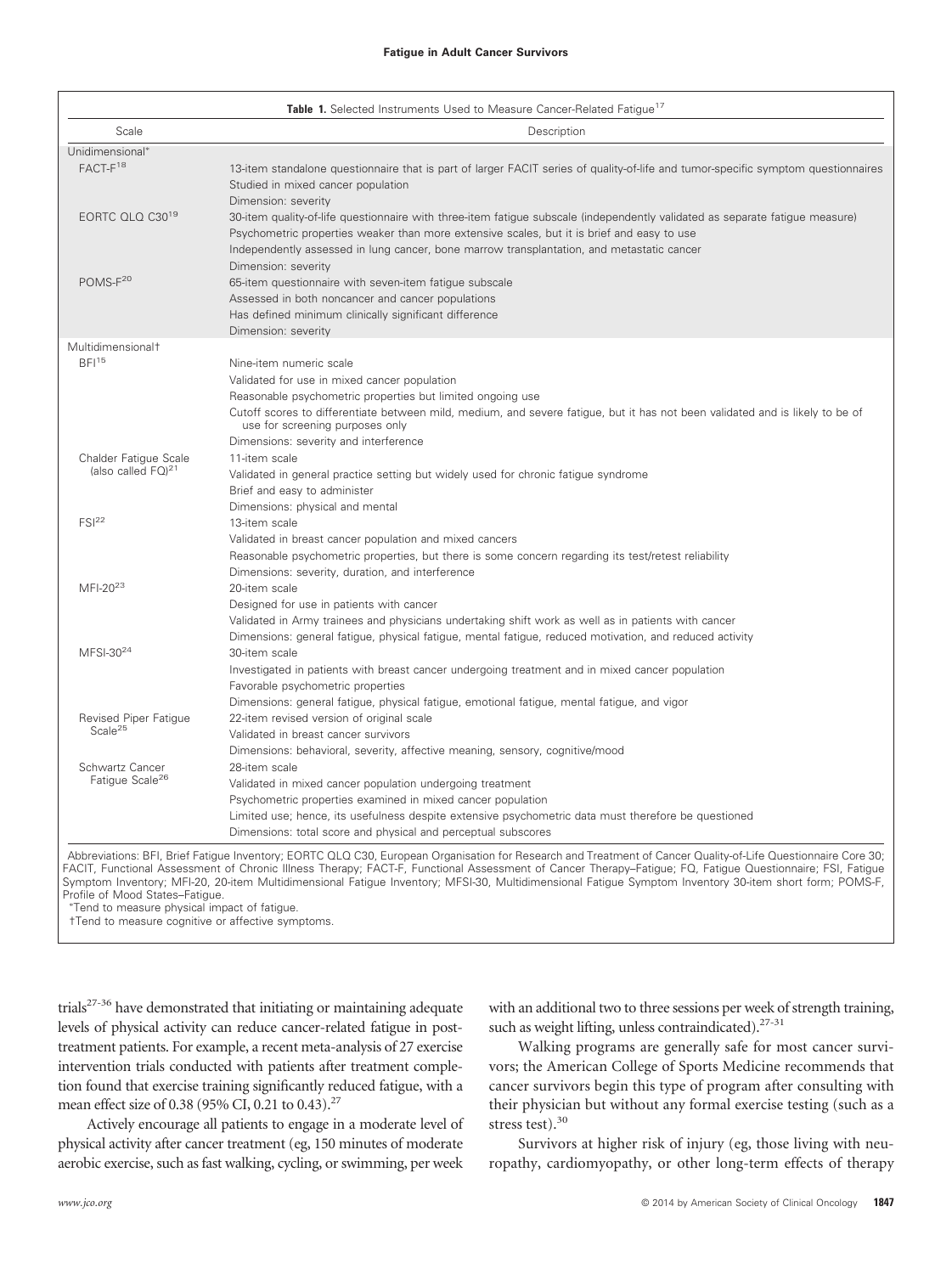| Treatable Contributing Factor                                                                            | Examples of Possible Diagnostic Evaluation*                                                          |
|----------------------------------------------------------------------------------------------------------|------------------------------------------------------------------------------------------------------|
| Cardiac dysfunction (eg, arrhythmia, hypertension,<br>coronary artery disease, congestive heart failure) | Consider echocardiogram, exercise test for cardiopulmonary reserve                                   |
| Endocrine dysfunction (eg, diabetes, hypothyroidism,<br>hypogonadism, adrenal insufficiency)             | Consider measuring HgbA1C, TSH, glucose, and testosterone, conduct<br>dexamethasone suppression test |
| Pulmonary dysfunction                                                                                    | Consider chest x-ray, 6-minute walk test, pulmonary function tests, oxygen saturation                |
| Renal dysfunction                                                                                        | Consider kidney and electrolyte chemistries                                                          |
| Anemia                                                                                                   | Consider CBC                                                                                         |
| Arthritis                                                                                                | Consider sedimentation rate, serologies                                                              |
| Neuromuscular complications (neuromuscular, neuropathy)                                                  | Consider grip strength test, neuropathy sensory testing, electromyography                            |
| Sleep disturbances (eq. insomnia, sleep apnea, vasomotor<br>symptoms, restless leg syndrome)             | Consider assessing sleep with standardized questionnaire, possible sleep study                       |
| Pain                                                                                                     | Evaluate with standardized assessment tool                                                           |
| Emotional distress (eg, anxiety, depression)                                                             | Evaluate with standardized assessment tool or diagnostic interview                                   |

- Should be undertaken only when clinically appropriate.

other than comorbidities) should be referred to a physical therapist or exercise specialist. Breast cancer survivors with lymphedema should also consider meeting with an exercise specialist before initiating upper-body strength training.

Encourage survivors to make use of empirically based programs and local resources that are consistent with guideline recommendations. For patients with severe fatigue interfering with function, consider referral to a physical therapist or physiatrist.

Common barriers to physical activity in cancer survivors include physical and disease-related limitations (eg, illness, pain, fatigue, weakness) as well as lack of time, lack of interest/motivation, lack of facilities, and lack of encouragement from family or friends.37-40 To overcome these barriers, survivors should be encouraged to avoid inactivity by, at the minimum, engaging in exercises such as walking or using a stationary bicycle or cycle ergometer, beginning at an easy pace and progressing gradually to moderate intensity.<sup>41</sup> Counseling and motivational interviewing have also been shown to encourage exercise adherence.<sup>41-43</sup>

#### *Psychosocial Interventions*

*Modified from NCCN Guideline for Survivorship.* Several metaanalyses, systematic reviews, and randomized trials<sup>32,44-48</sup> have indicated that cognitive behavioral therapy/behavioral therapy can reduce fatigue in cancer survivors. For example, a cognitive behavioral intervention that targeted dysfunctional thoughts about fatigue, poor coping strategies, and dysregulated sleep and activity patterns in a mixed sample of fatigued cancer survivors led to significant improvements in fatigue that were sustained over long-term follow-up.45

Several systematic reviews and randomized trials have suggested that psychoeducational/educational therapies may reduce fatigue in cancer survivors.32,48,49 For example, an Internet-based educational program that provided tailored information on cancer-related fatigue, physical activity, pain control, distress management, sleep hygiene, nutrition, and energy conservation led to significant improvements in fatigue in a mixed sample of fatigued cancer survivors.<sup>50</sup>

Survivors should be referred to psychosocial service providers specializing in cancer and trained to deliver empirically based interventions. Psychosocial resources that address fatigue may also be available through the National Cancer Institute [\(http://](http://www.cancer.gov) [www.cancer.gov\)](http://www.cancer.gov), the American Cancer Society [\(http://](http://www.cancer.org) [www.cancer.org\)](http://www.cancer.org), LIVESTRONG [\(http://www.livestrong.org\)](http://www.livestrong.org), the Cancer Support Community [\(www.cancersupportcommunity](http://www.cancersupportcommunity.org) [.org\)](http://www.cancersupportcommunity.org), CancerCare [\(http://www.cancercare.org\)](http://www.cancercare.org), Cancer.Net [\(http://www.cancer.net\)](http://www.cancer.net), and the American Psychosocial Oncology Society [\(http://www.apossociety.org/survivors/helpline/](http://www.apossociety.org/survivors/helpline/helpline.aspx) [helpline.aspx\)](http://www.apossociety.org/survivors/helpline/helpline.aspx).

### *Mind-Body Interventions*

There is evidence from randomized trials that the following interventions may relieve fatigue in cancer survivors:

- Mindfulness-based approaches. $44,51,52$
- $\bullet$  Yoga.<sup>53,54</sup>
- Acupuncture.<sup>55,56</sup>

The following interventions may also offer some benefit<sup>57-61</sup>; however, additional research, particularly in the post-treatment period, is needed:

- Biofield therapies (touch therapy), massage, music therapy, relaxation, reiki, and qigong.
- Survivors should be referred to practitioners specializing in cancer and using protocols that have been empirically validated in cancer survivors.

### *Pharmacologic Interventions*

*Modified from NCCN Guideline for Cancer-Related Fatigue and NCCN Guideline for Survivorship.* Evidence suggests that psychostimulants (eg, methylphenidate) and other wakefulness agents (eg, modafinil) can be effectively used to manage fatigue in patients with advanced disease or those receiving active treatment.<sup>62-64</sup> However, there is limited evidence of their effectiveness in reducing fatigue in patients who are disease free after active treatment, outside of the treatment of obstructive sleep apnea.<sup>65</sup>

Small pilot studies have evaluated the impact of supplements, such as ginseng and vitamin D, for cancer-related fatigue. However, there is no consistent evidence of their effectiveness.<sup>57</sup>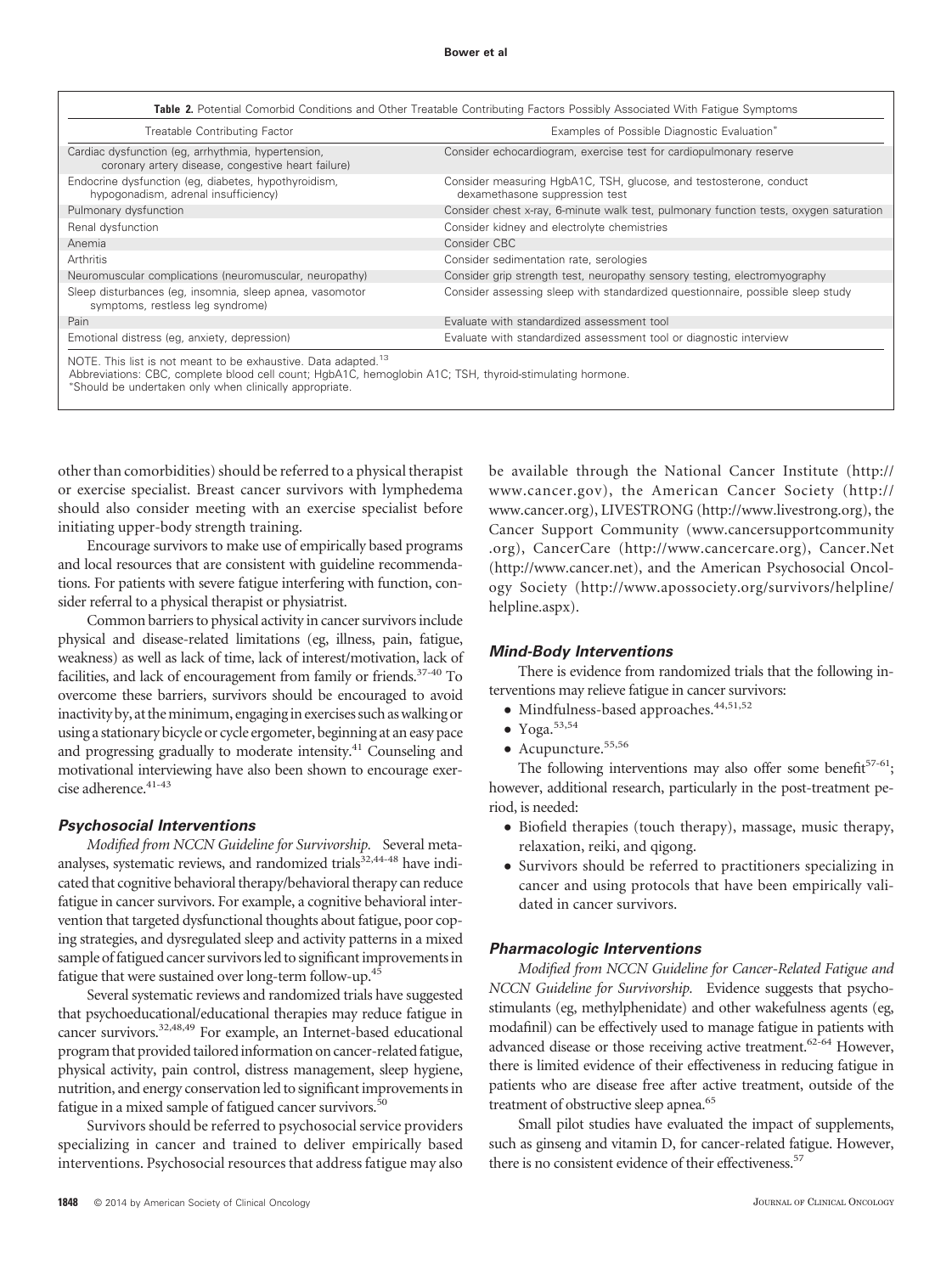### *Ongoing Monitoring and Follow-Up*

Promote ongoing self-monitoring of fatigue levels, using a symptoms diary or other methods, because fatigue can be a late or longterm problem in post-treatment survivors.

# **SPECIAL COMMENTARY**

Although there are a number of guidelines and systematic reviews offering recommendations on the management of cancer-related fatigue, there is still relatively little guidance available for the management of fatigue in cancer survivors. The purpose of this guideline is to tailor the available information to this distinct population, because follow-up care for cancer survivors is often challenging, especially if they are dealing with comorbidities and receiving care from multiple providers. Patient follow-up and ongoing care should be individualized based on type of cancer, treatments received, overall health, and personal preferences. In many cases, the patient will be transitioned post-treatment to his or her primary care provider or a survivorship clinic. This transition may be eased with the use of survivorship care plans, which contain personalized information about the patient's treatment and follow-up plans (examples provided in ASCO templates at [http://www.cancer.net/survivorship/asco-cancer-treatment](http://www.cancer.net/survivorship/asco-cancer-treatment-summaries)[summaries\)](http://www.cancer.net/survivorship/asco-cancer-treatment-summaries). It is estimated that by 2022, the number of cancer survivors in the United States will exceed 18 million.<sup>1</sup> Therefore, there is a need for greater coordination of care among oncologists and primary care providers, development of evidence-based resources, and ongoing research focusing on the survivor population as well as education, training, and clinical tools that will improve overall patient experience and well-being. The cornerstone of progress for the patient with cancer is the rapport established with his or her health care team. Open and engaging communication will assist both the patient and health care providers in assessing the patient's experience of fatigue and in determining an appropriate management strategy. ASCO believes that cancer clinical trials are vital to inform medical decisions and improve cancer care and that all patients should have the opportunity to participate.

# **ADDITIONAL RESOURCES**

Additional information, including data supplements, evidence tables, and clinical tools and resources, can be found at [www.asco.org/](http://www.asco.org/guidelines/) [guidelines/.](http://www.asco.org/guidelines/) Patient information is available there and at [www.cancer](http://www.cancer.net) [.net.](http://www.cancer.net) The complete adapted guideline can be accessed at [http://www](http://www.capo.ca/Fatigue_Guideline.pdf) [.capo.ca/Fatigue\\_Guideline.pdf](http://www.capo.ca/Fatigue_Guideline.pdf) and [http://www.nccn.org.](http://www.nccn.org)

# **AUTHORS' DISCLOSURES OF POTENTIAL CONFLICTS OF INTEREST**

*Although all authors completed the disclosure declaration, the following author(s) and/or an author's immediate family member(s) indicated a financial or other interest that is relevant to the subject matter under consideration in this article. Certain relationships marked with a "U" are those for which no compensation was received; those relationships marked with a "C" were compensated. For a detailed description of the disclosure categories, or for more information about ASCO's conflict of interest policy, please refer to the Author Disclosure Declaration and the Disclosures of Potential Conflicts of Interest section in Information for Contributors.* **Employment or Leadership Position:** None **Consultant or Advisory Role:** None **Stock Ownership:** None **Honoraria:** None **Research Funding:** Carmelita P. Escalante, Pfizer; Patricia A. Ganz, Amgen; Gary Lyman, Amgen; Paul Jacobsen, Pfizer **Expert Testimony:** None **Patents, Royalties, and Licenses:** None **Other Remuneration:** None

### **AUTHOR CONTRIBUTIONS**

# **Manuscript writing:** All authors **Final approval of manuscript:** All authors

#### **REFERENCES**

**1.** American Cancer Society: Cancer Treatment and Survivorship Facts and Figures 2012-2013. [http://](http://www.cancer.org/acs/groups/content/@epidemiologysurveilance/documents/document/acspc-033876.pdf) [www.cancer.org/acs/groups/content/@epidemiology](http://www.cancer.org/acs/groups/content/@epidemiologysurveilance/documents/document/acspc-033876.pdf) [surveilance/documents/document/acspc-033876.pdf](http://www.cancer.org/acs/groups/content/@epidemiologysurveilance/documents/document/acspc-033876.pdf)

**2.** Hewitt M, Greenfield S, Stovall E (eds): From Cancer Patient to Cancer Survivor: Lost in Transition. Washington, DC, National Academies Press, 2006

**3.** Rowland JH, Hewitt M, Ganz PA: Cancer survivorship: A new challenge in delivering quality cancer care. J Clin Oncol 24:5101-5104, 2006

**4.** Ganz PA, Earl CC, Goodwin PJ: *Journal of Clinical Oncology* update on progress in cancer survivorship care and research. J Clin Oncol 30: 3655-3656, 2012

**5.** McCabe MS, Bhatia S, Oeffinger KC, et al: American Society of Clinical Oncology statement: Achieving high-quality cancer survivorship care. J Clin Oncol 31:631-640, 2012

**6.** Bower JE, Ganz PA, Desmond KA, et al: Fatigue in breast cancer survivors: Occurrence, correlates, and impact on quality of life. J Clin Oncol 18:743-753, 2000

**7.** Servaes P, Verhagen S, Bleijenberg G: Determinants of chronic fatigue in disease-free breast cancer patients: A cross-sectional study. Ann Oncol 13:589-598, 2002

**8.** ADAPTE Collaboration: The ADAPTE process: Resource toolkit for guideline adaptation (version 2.0).<http://www.g-i-n.net>

**9.** Howell D, Keller-Olaman S, Oliver TK, et al: A pan-Canadian practice guideline and algorithm: Screening, assessment and supportive care of adults with cancer-related fatigue. Curr Oncol 20:e233-e246, 2013

**10.** Mitchell SA, Beck SL, Hood LE, et al: Putting evidence into practice: Evidence-based interventions for fatigue during and following cancer and its treatment. Clin J Oncol Nurs 11:99-113, 2007

**11.** National Comprehensive Cancer Network: NCCN Clinical Practice Guidelines in Oncology: Cancer-Related Fatigue (version 2.2009). [www.nccn.org](http://www.nccn.org)

**12.** National Comprehensive Cancer Network: NCCN Clinical Practice Guidelines in Oncology: Cancer-Related Fatigue (version 1.2013). [www.nccn.org](http://www.nccn.org)

13. National Comprehensive Cancer Network: NCCN Clinical Practice Guidelines in Oncology: Survivorship (version 1.2013). [www.nccn.org](http://www.nccn.org)

**14.** Brouwers M, Kho ME, Browman GP, et al: AGREE II: Advancing guideline development, reporting and evaluation in healthcare. CMAJ 182:E839- E842, 2010

**15.** Mendoza TR, Wang XS, Cleeland CS, et al: The rapid assessment of fatigue severity in cancer patients: Use of the Brief Fatigue Inventory. Cancer 85:1186-1196, 1999

**16.** Nekolaichuk C, Watanabe S, Beaumont C: The Edmonton Symptom Assessment System: A 15-year retrospective review of validation studies (1991-2006). Palliat Med 22:111-122, 2008

**17.** Minton O, Stone P: A systematic review of the scales used for the measurement of cancer-related fatigue (CRF). Ann Oncol 20:17-25, 2009

**18.** Yellen SB, Cella DF, Webster K, et al: Measuring fatigue and other anemia-related symptoms with the Functional Assessment of Cancer Therapy (FACT) measurement system. J Pain Symptom Manage 13:63-74, 1997

**19.** Aaronson NK, Ahmedzai S, Bergman B, et al: The European Organisation for Research and Treatment of Cancer QLQ-C30: A quality-of-life instrument for use in international clinical trials in oncology. J Natl Cancer Inst 85:365-376, 1993

**20.** McNair DM, Lorr M: EITS Manual for the Profile of Mood States. San Diego, CA, Educational and Testing Service, 1971

**21.** Chalder T, Berelowitz G, Pawlikowska T, et al: Development of a fatigue scale. J Psychosom Res 37:147-153, 1993

**22.** Hann DM, Jacobsen PB, Azzarello LM, et al: Measurement of fatigue in cancer patients: Development and validation of the Fatigue Symptom Inventory. Qual Life Res 7:301-310, 1998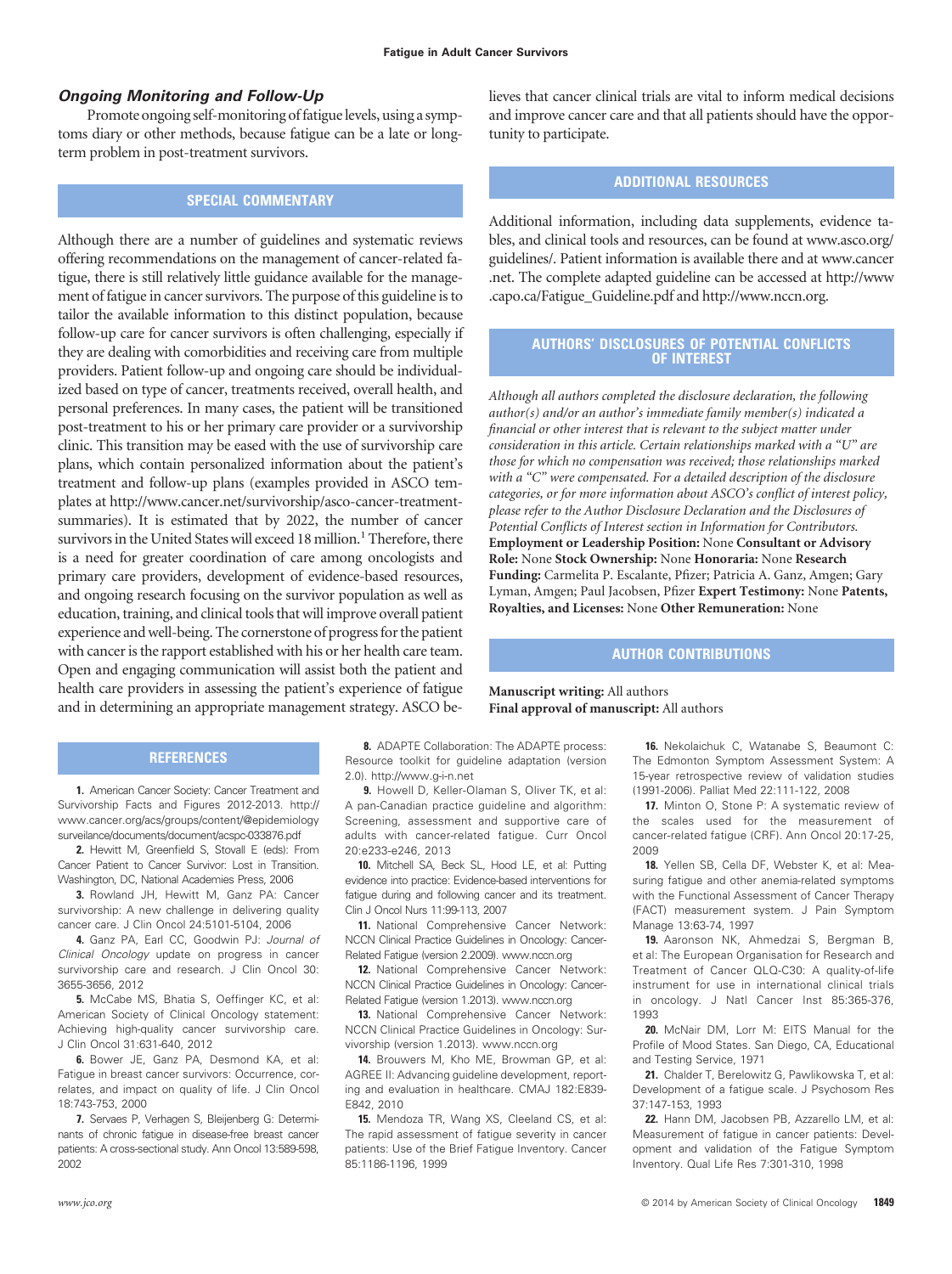**23.** Smets EM, Garssen B, Bonke B, et al: The Multidimensional Fatigue Inventory (MFI) psychometric qualities of an instrument to assess fatigue. J Psychosom Res 39:315-325, 1995

**24.** Stein KD, Martin SC, Hann DM, et al: A multidimensional measure of fatigue for use with cancer patients. Cancer Pract 6:143-152, 1998

**25.** Piper BF, Dibble SL, Dodd MJ, et al: The revised Piper Fatigue Scale: Psychometric evaluation in women with breast cancer. Oncol Nurs Forum 25:677-684, 1998

**26.** Schwartz AL: The Schwartz Cancer Fatigue Scale: Testing reliability and validity. Oncol Nurs Forum 25:711-717, 1998

**27.** Puetz TW, Herring MP: Differential effects of exercise on cancer-related fatigue during and following treatment: A meta-analysis. Am J Prev Med 43:e1-e24, 2012

**28.** McMillan EM, Newhouse IJ: Exercise is an effective treatment modality for reducing cancerrelated fatigue and improving physical capacity in cancer patients and survivors: A meta-analysis. Appl Physiol Nutr Metab 36:892-903, 2011

**29.** Cramp F, Byron-Daniel J: Exercise for the management of cancer-related fatigue in adults. Cochrane Database Syst Rev 11:CD006145, 2012

**30.** Schmitz KH, Courneya KS, Matthews C, et al: American College of Sports Medicine roundtable on exercise guidelines for cancer survivors. Med Sci Sports Exerc 42:1409-1426, 2010

**31.** Brown JC, Huedo-Medina TB, Pescatello LS, et al: Efficacy of exercise interventions in modulating cancer-related fatigue among adult cancer survivors: A meta-analysis. Cancer Epidemiol Biomarkers Prev 20:123-133, 2011

**32.** Duijts SF, Faber MM, Oldenburg HS, et al: Effectiveness of behavioral techniques and physical exercise on psychosocial functioning and healthrelated quality of life in breast cancer patients and survivors: A meta-analysis. Psychooncology 20:115- 126, 2011

33. Saarto T, Penttinen HM, Sievänen H, et al: Effectiveness of a 12-month exercise program on physical performance and quality of life of breast cancer survivors. Anticancer Res 32:3875-3884, 2012

**34.** Winters-Stone KM, Dobek J, Bennett JA, et al: The effect of resistance training on muscle strength and physical function in older, postmenopausal breast cancer survivors: A randomized controlled trial. J Cancer Surviv 6:189-199, 2012

**35.** Thorsen L, Courneya KS, Stevinson C, et al: A systematic review of physical activity in prostate cancer survivors: Outcomes, prevalence, and determinants. Support Care Cancer 16:987-997, 2008

36. Speck RM, Courneya KS, Mâsse LC, et al: An update of controlled physical activity trials in cancer survivors: A systematic review and meta-analysis. J Cancer Surviv 4:87-100, 2010

**37.** Lynch BM, Owen N, Hawkes AL, et al: Perceived barriers to physical activity for colorectal

cancer survivors. Support Care Cancer 18:729-734, 2010

**38.** Ottenbacher AJ, Day RS, Taylor WC, et al: Exercise among breast and prostate cancer survivors: What are their barriers? J Cancer Surviv 5:413- 419, 2011

**39.** Charlier C, Van Hoof E, Pauwels E, et al: The contribution of general and cancer-related variables in explaining physical activity in a breast cancer population 3 weeks to 6 months post-treatment. Psychooncology 22:203-211, 2013

**40.** Blaney JM, Lowe-Strong A, Rankin-Watt J, et al: Cancer survivors' exercise barriers, facilitators and preferences in the context of fatigue, quality of life and physical activity participation: A questionnaire-survey. Psychooncology 22:186-194, 2013

**41.** Wolin KY, Schwartz AL, Matthews CE, et al: Implementing the exercise guidelines for cancer survivors. J Support Oncol 10:171-177, 2012

**42.** Bennett JA, Lyons KS, Winters-Stone K, et al: Motivational interviewing to increase physical activity in long-term cancer survivors: A randomized controlled trial. Nurs Res 56:18-27, 2007

**43.** Ligibel JA, Meyerhardt J, Pierce JP, et al: Impact of a telephone-based physical activity intervention upon exercise behaviors and fitness in cancer survivors enrolled in a cooperative group setting. Breast Cancer Res Treat 132:205-213, 2012

**44.** van der Lee ML, Garssen B: Mindfulnessbased cognitive therapy reduces chronic cancerrelated fatigue: A treatment study. Psychooncology 21:264-272, 2012

**45.** Gielissen MF, Verhagen CA, Bleijenberg G: Cognitive behaviour therapy for fatigued cancer survivors: Long-term follow-up. Br J Cancer 97:612- 618, 2007

**46.** Dirksen SR, Epstein DR: Efficacy of an insomnia intervention on fatigue, mood and quality of life in breast cancer survivors. J Adv Nurs 61:664-675, 2008

**47.** Jacobsen PB, Donovan KA, Vadaparampil ST, et al: Systematic review and meta-analysis of psychological and activity-based interventions for cancer-related fatigue. Health Psychol 26:660-667, 2007

**48.** Kangas M, Bovbjerg DH, Montgomery GH, et al: Cancer-related fatigue: A systematic and metaanalytic review of non-pharmacological therapies for cancer patients. Psychol Bull 134:700-741, 2008

**49.** Mitchell SA: Cancer-related fatigue: State of the science. PM R 2:364-383, 2010

**50.** Yun YH, Lee KS, Kim YW, et al: Web-based tailored education program for disease-free cancer survivors with cancer-related fatigue: A randomized controlled trial. J Clin Oncol 30:1296-1303, 2012

**51.** Lengacher CA, Reich RR, Post-White J, et al: Mindfulness based stress reduction in post-treatment breast cancer patients: An examination of symptoms and symptom clusters. J Behav Med 35:86-94, 2012

**52.** Hoffman CJ, Ersser SJ, Hopkinson JB, et al: Effectiveness of mindfulness-based stress reduc-

■■■

tion in mood, breast- and endocrine-related quality of life, and well-being in stage 0 to III breast cancer: A randomized, controlled trial. J Clin Oncol 30:1335- 1342, 2012

**53.** Bower JE, Garet D, Sternlieb B, et al: Yoga for persistent fatigue in breast cancer survivors: A randomized controlled trial. Cancer 118:3766-3775, 2012

**54.** Banasik J, Williams H, Haberman M, et al: Effect of Iyengar yoga practice on fatigue and diurnal salivary cortisol concentration in breast cancer survivors. J Am Acad Nurse Pract 23:135-142, 2011

**55.** Johnston MF, Hays RD, Subramanian SK, et al: Patient education integrated with acupuncture for relief of cancer-related fatigue randomized controlled feasibility study BMC Complement Altern Med 11:49, 2011

**56.** Molassiotis A, Bardy J, Finnegan-John J, et al: Acupuncture for cancer related fatigue in patients with breast cancer: A pragmatic randomized controlled trial. J Clin Oncol 30:4470-4476, 2012

**57.** Finnegan-John J, Molassiotis A, Richardson A, et al: A systematic review of complementary and alternative medicine interventions for the management of cancer-related fatigue. Integr Cancer Ther 12:276-290, 2013

58. Fernández-Lao C, Cantarero-Villanueva I, Díaz-Rodríguez L, et al: Attitudes towards massage modify effects of manual therapy in breast cancer survivors: A randomised clinical trial with crossover design. Eur J Cancer Care 21:233-241, 2012

**59.** Jain S, Pavlik D, Distefan J, et al: Complementary medicine for fatigue and cortisol variability in breast cancer survivors: A randomized controlled trial. Cancer 118:777-787, 2012

**60.** Chuang CY, Han WR, Li PC, et al: Effects of music therapy on subjective sensations and heart rate variability in treated cancer survivors: A pilot study Complement Ther Med 18:224-226, 2010

**61.** Oh B, Butow P, Mullan B, et al: Impact of medical Qigong on quality of life, fatigue, mood and inflammation in cancer patients: A randomized controlled trial. Ann Oncol 21:608-614, 2010

**62.** Minton O, Richardson A, Sharpe M, et al: Drug therapy for the management of cancer-related fatigue. Cochrane Database Syst Rev 7:CD006704, 2010

**63.** Fife K, Spathis A, Dutton SJ, et al: A multicenter, randomized, double-blinded, placebo-controlled trial of modafinil for lung cancer-related fatigue: Dose response and patient satisfaction data. J Clin Oncol 31, 2013 (suppl 15; abstr 9503)

**64.** Jean-Pierre P, Morrow GR, Roscoe JA, et al: A phase 3 randomized, placebo-controlled, doubleblind, clinical trial of the effect of modafinil on cancer-related fatigue among 631 patients receiving chemotherapy. Cancer 116:3513-3520, 2010

**65.** Santamaria J, Iranzo A, Ma Montserrat J, et al: Persistent sleepiness in CPAP treated obstructive sleep apnea patients: Evaluation and treatment. Sleep Med Rev 11:195-207, 2007